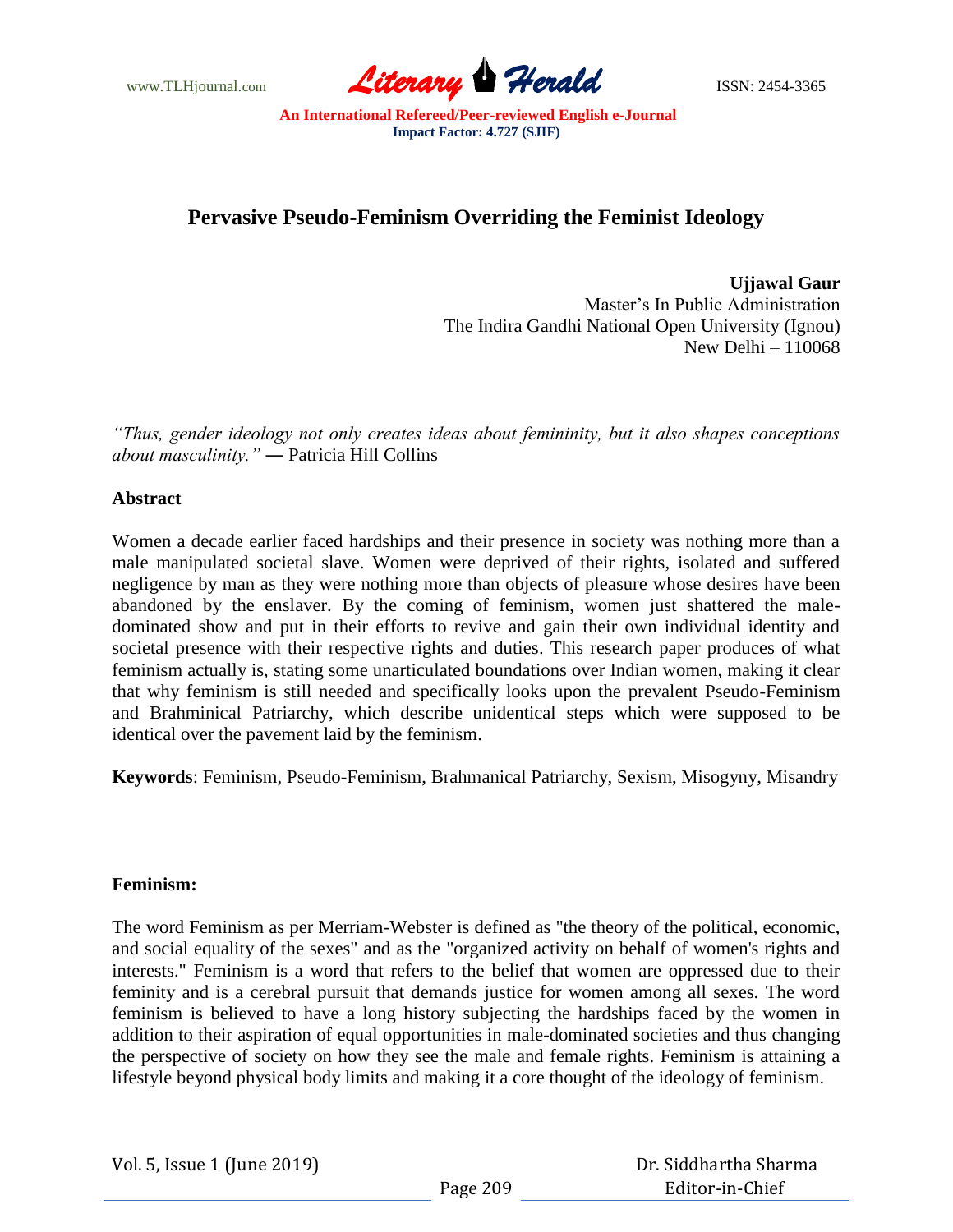

## **TYPES OF FEMINISM:**

#### **Liberal Feminism**

Liberal feminism promotes sexual equality among all the sexes through social, political and legal reforms. Liberal feminists do not differentiate between masculinity and femininity and strongly support women in achieving what they deserve to have. They work as a block to integrate women into a society which was earlier deprived. Abortion rights, equal wages, voting, and educational rights, female infanticide, health care, etc are some of its key objectives on which it stands for. Liberal feminism is much focussed on the present state of women and believes that revolution can be turned in favor with initial steps of equality and respecting women in society.

## **Radical Feminism**

Radical is a Latin word, which means root. Radical feminism believes in affecting the fundamental nature of something by scrolling down to its roots.

Radical feminism suspects the male-dominated hierarchy to be responsible for the women oppression and they have a strong feeling that it can be amended by uprooting the barriers of gender. They proclaim the traditional family to be inherently sexist and want the dissolution of gender class to build out a perfect society without any privileges to men.

## **Cultural Feminism**

Cultural feminism believes in the biological importance and anatomy of women to celebrate all the positive traits of women. Cultural feminism has a strong psychological and cultural perspective that promotes femininity, the unique features of women that are even superior to men if compared. Such feminists believe in correlated contributions of male and female dominance to enhance the society with the right inputs.

#### **Separatist Feminism**

Separatist feminism found heterosexual relationships to be the root cause of inequality in society. Such feminism promotes homosexual relationships and considers it the best way out to solve the concern of sexual differences that exist between the classes.

Separatist feminist doesn't promote men to be feminist rather they want the masculine class to step away from the concept.

They found to shun the relationships with men and start their own society, as the most effective remedy to uproot the discrimination.

## **Socialist Feminism**

Socialist Feminism doesn't blame the patriarchy as the source of gender inequality. They believe that the financial dependence of women on men is the cause which attributes to uneven gender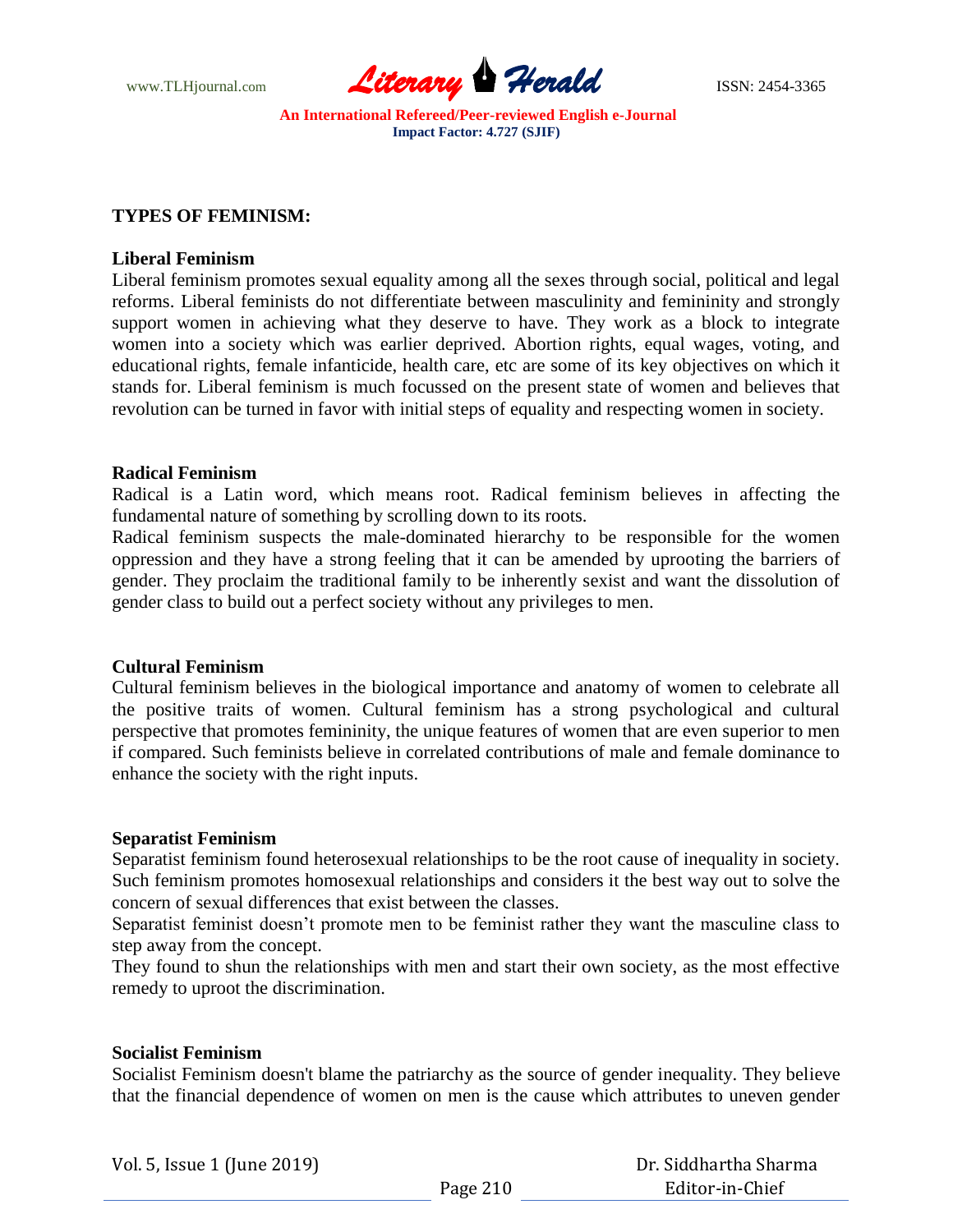

balance and suppression of feminity. They believe in reforms to put an end to men dominated capitalistic society and thus to serve social, political and economic justice to women.

#### **Ecofeminism**

The ethics of ecofeminism are more philosophical and spiritual. Ecology deals with the relations of organisms to one another and to their physical surroundings and Ecofeminism are nothing but a combination of ecology, and feminism, that relates the symbolic relationship between feminism and environmentalism. They believe that men oppress women for their means and identically they do the same with the environment. Eco-Feminists promotes harmony with one another to repair suffered environmental and social injustice for long term positive consequences, just like nature teaches us to be harmonious.

#### **Waves of Feminism:**

#### **First-wave feminism**

Women in the early 20th century (1900 to 1959) had no political candidacy and property rights. Women protested against these laws and The First Wave of feminism goes back to World War I throughout the Western world, when members of the National Women's Party (NWP) strike against the government in the USA outside the White House, equipped with banners stating the undemocratic practices over the women and demanded their rights focussing on their sufferings. Their act was strong enough to influence and encourage other feminist movements to unite and gained the access to vote in addition to putting an end to legal discrimination, letting women's rights to be identified by law.

## **Second-wave feminism**

The second wave of feminism was prevalent in the mid 20th century(the 1960s to 1980s) focussing on compulsive femininity and wanted women's liberation/radical feminism. It targetted upon eliminating existing sexual inequalities in the family, workplace and official legal differences making women inferior to men in the social structure. They were strong enough to take their stand against patriarchy and male violence. Women of this wave of feminism critically aimed at ending institutionalized discrimination and thus desire for equal opportunities at work and their own individual identity.

#### **Third-wave feminism**

The third wave (from 1900 to 2000) is more of liberal feminism focusing on embracing personal empowerment and diversified politics. It has broadened the range of considering women as individuals rather than a person with a menial job. It was against the societal framework addressing the concern that feminity is devalued and neglected. It played against the traditional ideas of masculinity and demanded liberalism, precisely liberal feminism.

Vol. 5, Issue 1 (June 2019)

 Dr. Siddhartha Sharma Editor-in-Chief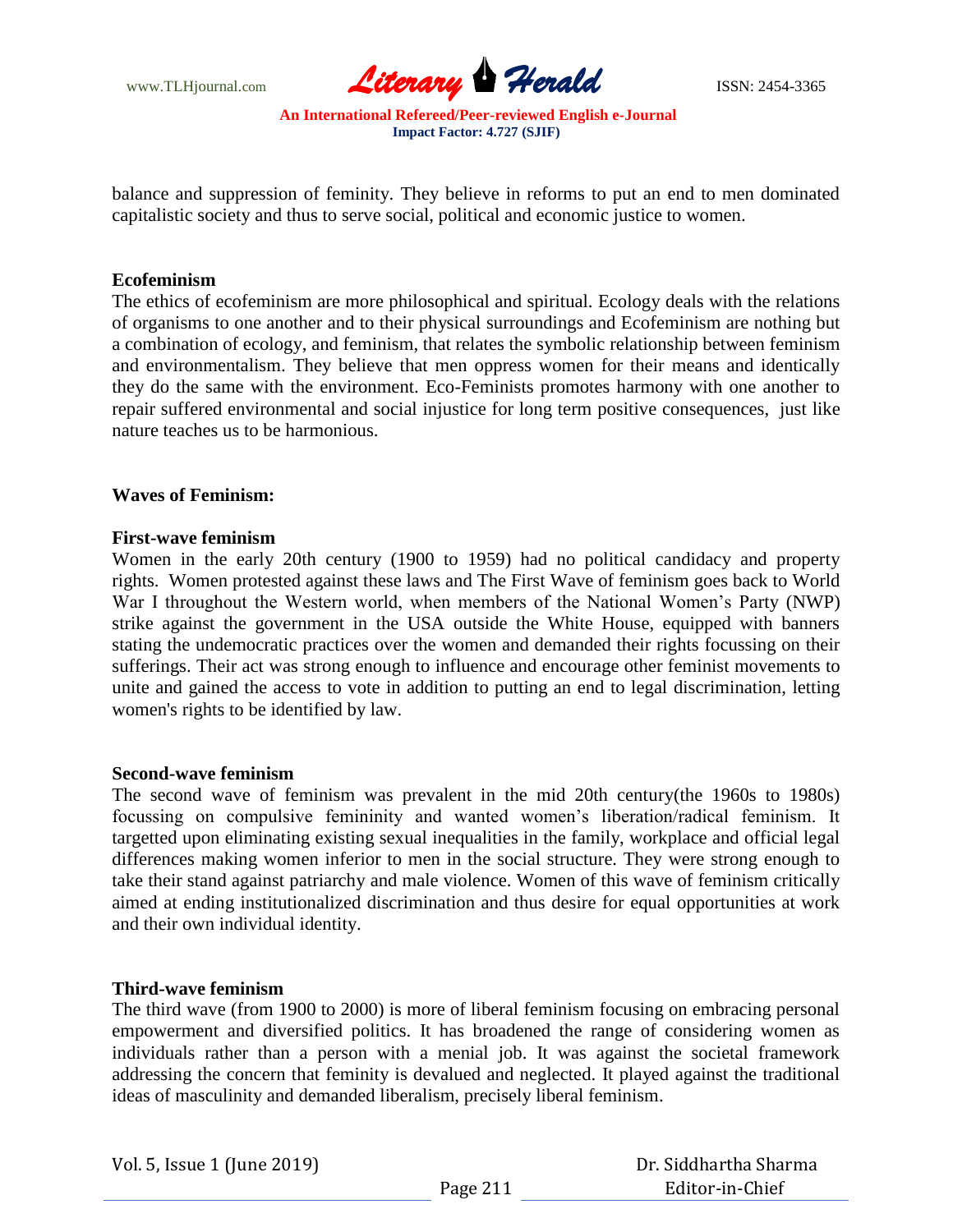

#### **Pseudo-Feminism:**

Feminism isn't about becoming a bindi babe and applying black matte lipstick, wearing a white Gucci top with FEMINIST AF written in red and then shouting on the streets that "All men are filth, Girls run the world" or about to post naked pictures on Instagram exposing sensitive parts with a kickass caption to prove that women are no less than men and after then abusing the men's mentality and morality in comments. This, in my opinion, is not feminism because feminism wasn't actually ever against men rather it has a goal of eliminating gender biases to hold back someone from achieving their desires. Contemplating feminism as misandry i.e, being prejudiced against men will not pave the way which will lead to unity and women empowerment because empowering a specific gender doesn't mean to eliminate the opportunities and contributions of others.

Feminism is used as a magical cloak these days to hide the horrible mentality and arrogant behavior against human evolution. Feminists today have to become sensible enough to know that their stand against patriarchy and being anti-man is different, thus preventing themselves from becoming Pseudo-feminists. Using the word Feminism to suppress men will build up internal conflicts and bound massive participation thus deflecting the unsaid motto of equality. Men, fighting for the women in this movement are feminists who are investing in creating a responsible society and take a stand for women's safety weighing the barbarity against women that is being caused. Pseudo-feminism must be condemned to enhance the uniqueness of the word Feminism because such views could mark the beginning of pseudo masculinism which will severely affect the growth of mankind and would bring us close to extinction.

## **Unarticulated Societal Directives Bounding Indian Women:**

Women in our country are expected to follow some unspoken traditions for peaceful survival. Being woman she is expected to participate in the household chores at a very young age. She is supposed to excel cooking while growing up and there is no personal choice for it. She is taught to follow certain behavioral manners that are to be performed by her regardless of her own natural behavior. Even in some parts of our country women are bounded to talk to men. She is brought up in a manner that her decisions are needed to be approved by a male member of her family. Among working mothers and fathers, it is just the mother who is expected to cook and do all the housework, simply because of the societal stereotype that Men Doesn't Cook. These unarticulated societal directives are imposed upon her to such an extent that even after her marriage she has no choice other than to follow them. This is something which arouses the need for feminism.

## **Need for feminism:**

Initially, a human is born which is further classified in gender based on biological structure. Feminism is needed because the world should not just revolve around a man granted with manhood but even around women bearing a fire to hold it. Feminism is needed to shatter the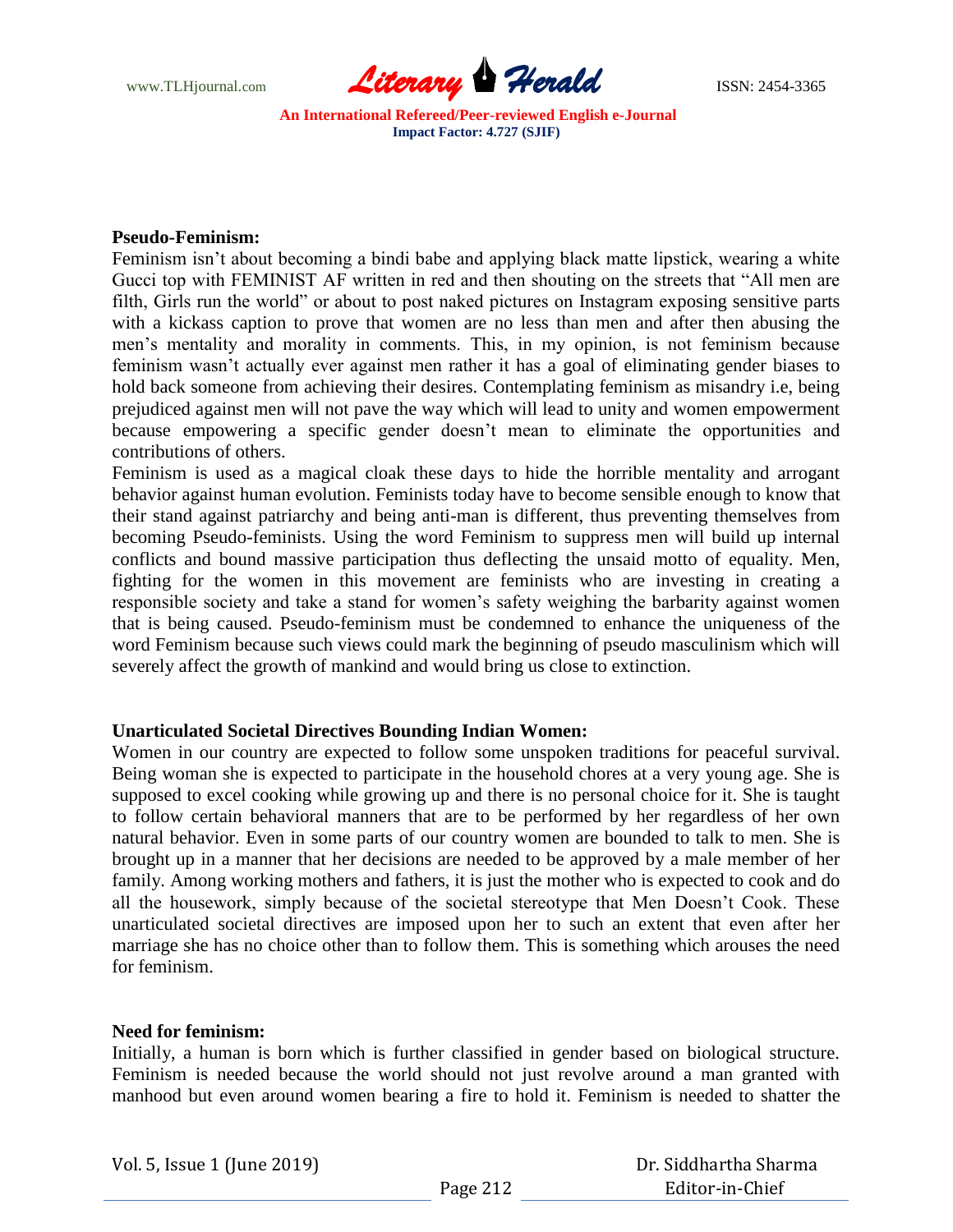

active and irrational societal stereotypes which are biased towards the manhood. Feminism is needed to make it loud and clear that women aren't sexual objects to please the manhood, they aren't the leg piece of your tandoori chicken served hot. They have the right to wear skirts in a pub as they please to and it isn't consenting and doesn't allow a man to touch them and brand her as a slut. Feminism is needed to elaborate on the meaning of the word NO, and that it is not followed by an insult. She isn't a whore when she abandons an asshole and the guy being a stud for doing the same. Feminism fetches the right to the women to get her breast examined by a male gynecologist without a second thought. It allows her to freely buy her bra without the fear of being trolled by a male salesman. Feminism is needed to sustain professionalism over harassment, as women aren't the objects of personal satisfaction manipulative to the men's desire. We need feminism for the men too, who have been treated identically by the women. Humans should understand that feminism is for the society embedded with all the sexes and is not limited to a specific gemstone.

## **Brahmanical Patriarchy:**

Recently, Jack Dorsey, Twitter CEO was mocked on Twitter when his picture with some women journalists was out in which he was holding a poster titled "smash Brahmanical patriarchy". A storm was set off against Jack and it was proclaimed that he is a Brahmin hating racist, a bigot who is personating to be a Feminist". It was revolted to an extent that Twitter had to apologize for it immediately making a statement "I'm very sorry for this. It's not reflective of our views". It just happened because people are not aware of what Brahaminical patriarchy and feminism is and they just took it as an offense of defamation against the Brahman Caste system and started to protest.

Patriarchy by definition means "a system of society or government in which men hold the power and women are largely excluded from it" as per google. Since Brahamans was the originator of the caste system so it is frequently called as Brahmanical Patriarchy. The depiction of the word Brahaminical or Brahmanism against the Brahmin community cannot be correlated in any manner, doing it would be similar to that of considering patriarchy against men which exactly is way too different. Dr. BR Ambedkar, the Chairman of the drafting committee of the Indian Constitution once said that "There are in my view two enemies which the workers of this country have to deal with. The two enemies are Brahmanism and Capitalism. By Brahmanism, I do not mean the power, privileges, and interests of the Brahmans as a community. By Brahmanism, I mean the negation of the spirit of Liberty, Equality, and Fraternity. In that sense, it is rampant in all classes and is not confined to the Brahmans alone, though they have been the originators of it". So we must understand the fact that Brahaminical patriarchy is not against Brahaminism viewed from any angle. However, it can be desired that the word must be replaced with something which just topples the delusion.